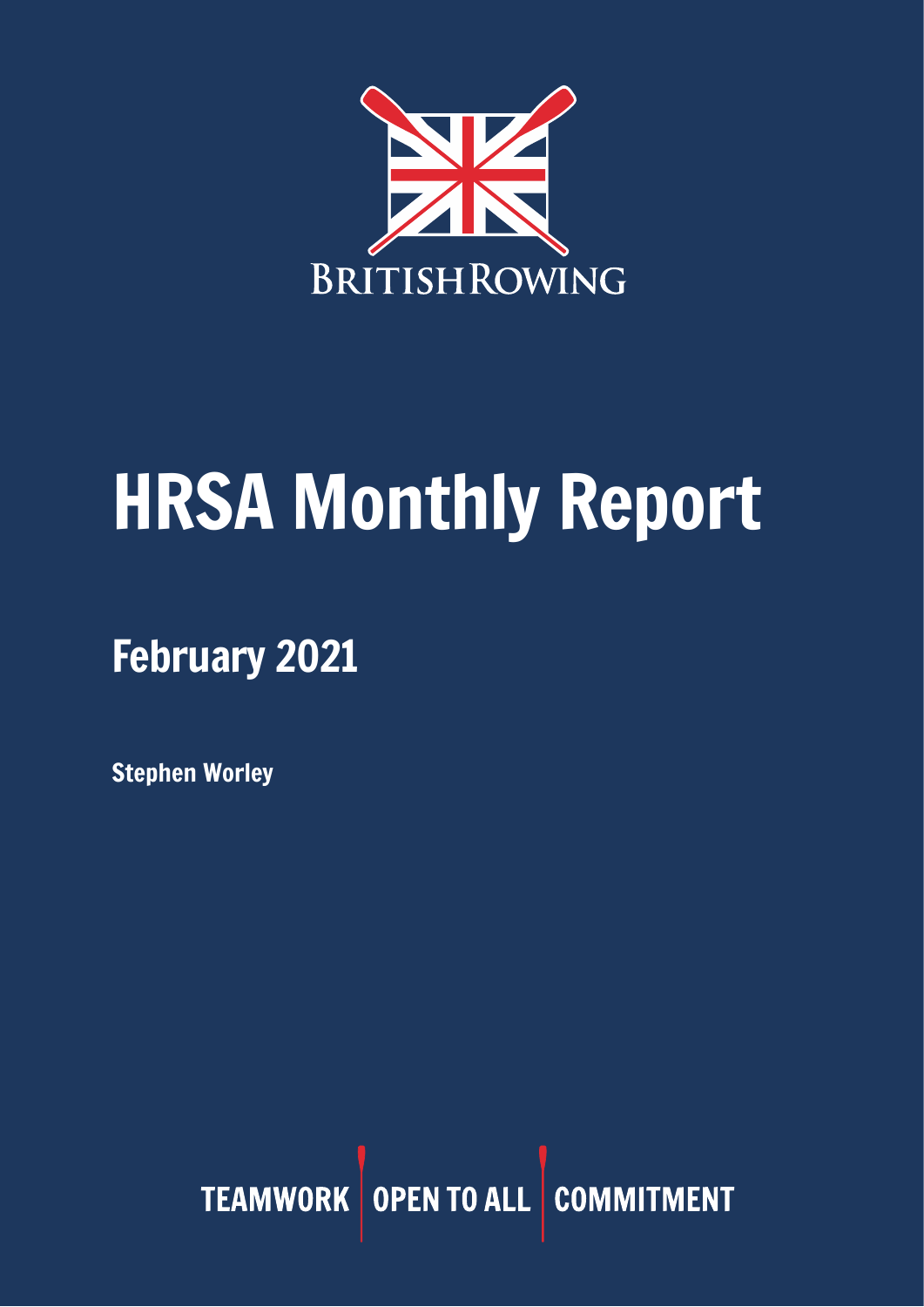#### Incidents in February

There have been no incidents reported in the Incident Reporting System in February. However, a friend did write to tell me about an incident involving two single scullers and a two metre long venomous snake.

The snake was swimming in the river where the rowers were sculling. One sculler rowed past swimming snake about a blade's length away. The snake continued to swim across wake of that sculler and into the path of the following sculler.

The first sculler rowed on to distance herself from the snake, called to the second sculler to stop her boat, and change direction by backing immediately. The second sculler did so. The first sculler continued to watch the snake and when it changed direction, away from both rowers, they rowed on away from snake and down the river.

This happened on the Collie River between Alexander Island and Eaton Foreshore, in Western Australia. We are lucky that incidents like these are rare in the UK.

## Article for the Membership Newsletter

An short article describing things to check before resuming rowing (once we are allowed back in boathouses) has been prepared for the Membership Newsletter. A summary will be published in the newsletter soon and there will be a fuller version on the website. Nests are not mentioned in the article but if experience at my club is typical then it would be worth clecking the inside of rowing shoes for mice and bird nests. Please be aware that it is an offence under section 1(1)(b) of the Wildlife and Countryside Act 1981 to take, damage or destroy the nest of any wild bird while that nest is in use or being built.

## Learn to Row (L2R) handbook

The Learn to Row Handbook is being revised. The safety content has been reviewed and revised to reflect current safety guidance.

## Adaptive Rowing Guidance

Guidance is being prepared on Adaptive Rowing. The safety content has been reviewed and extensive comments and suggestions have been made. These have been incorporated into the text.

#### Advanced Risk Assessment

The Advanced training on Risk Assessment is being revised. It will contain "videos" with commentary demonstrating, step by step, how the assessment is completed. Extensive guidance has been provided on the content of these videos.

## Incident Analysis Safety Alert

A Safety Alert summarising the results of the 2020 Incident Analysis has been produced and published on the British Rowing website [here.](https://www.britishrowing.org/knowledge/safety/safety-alert-archive/)